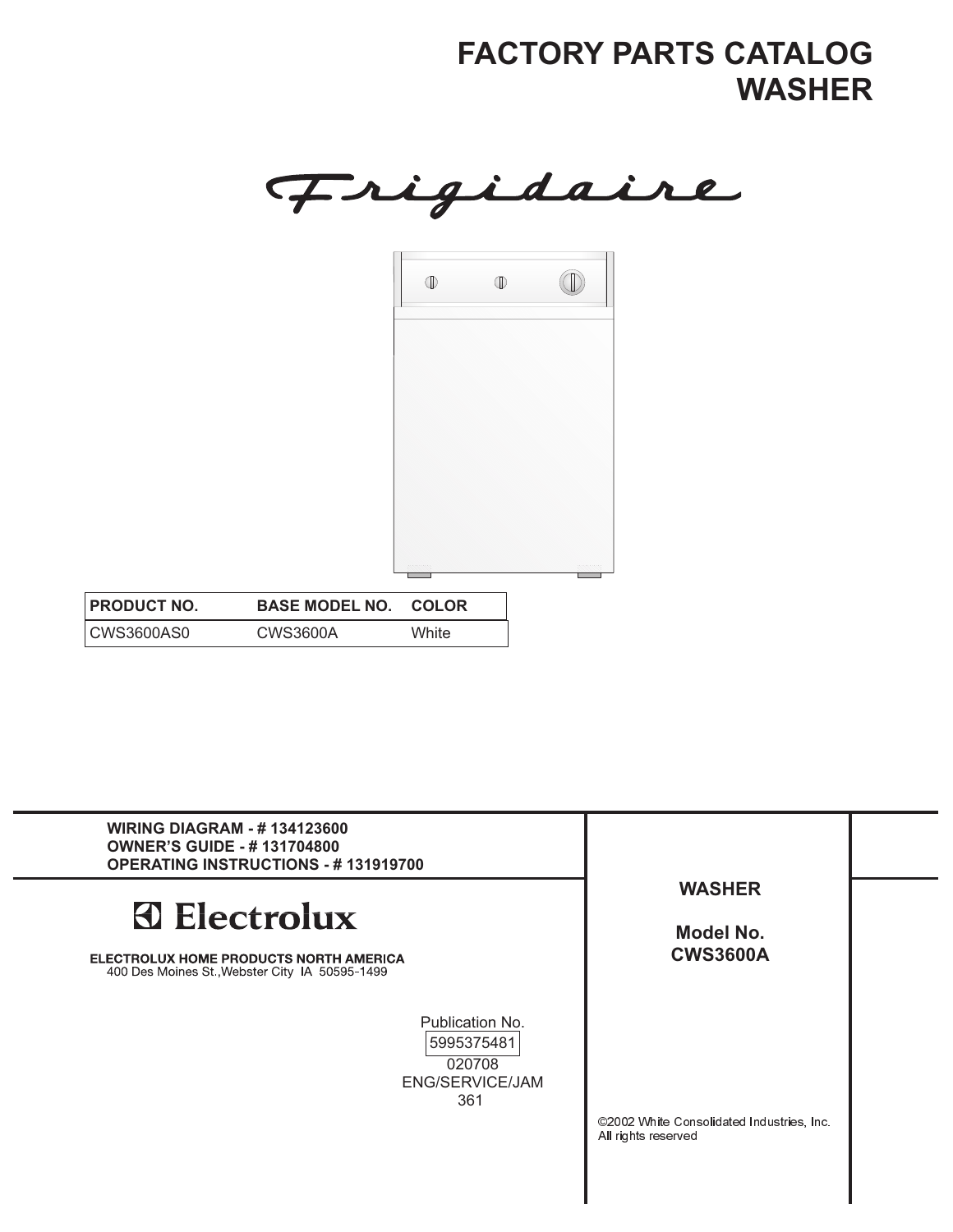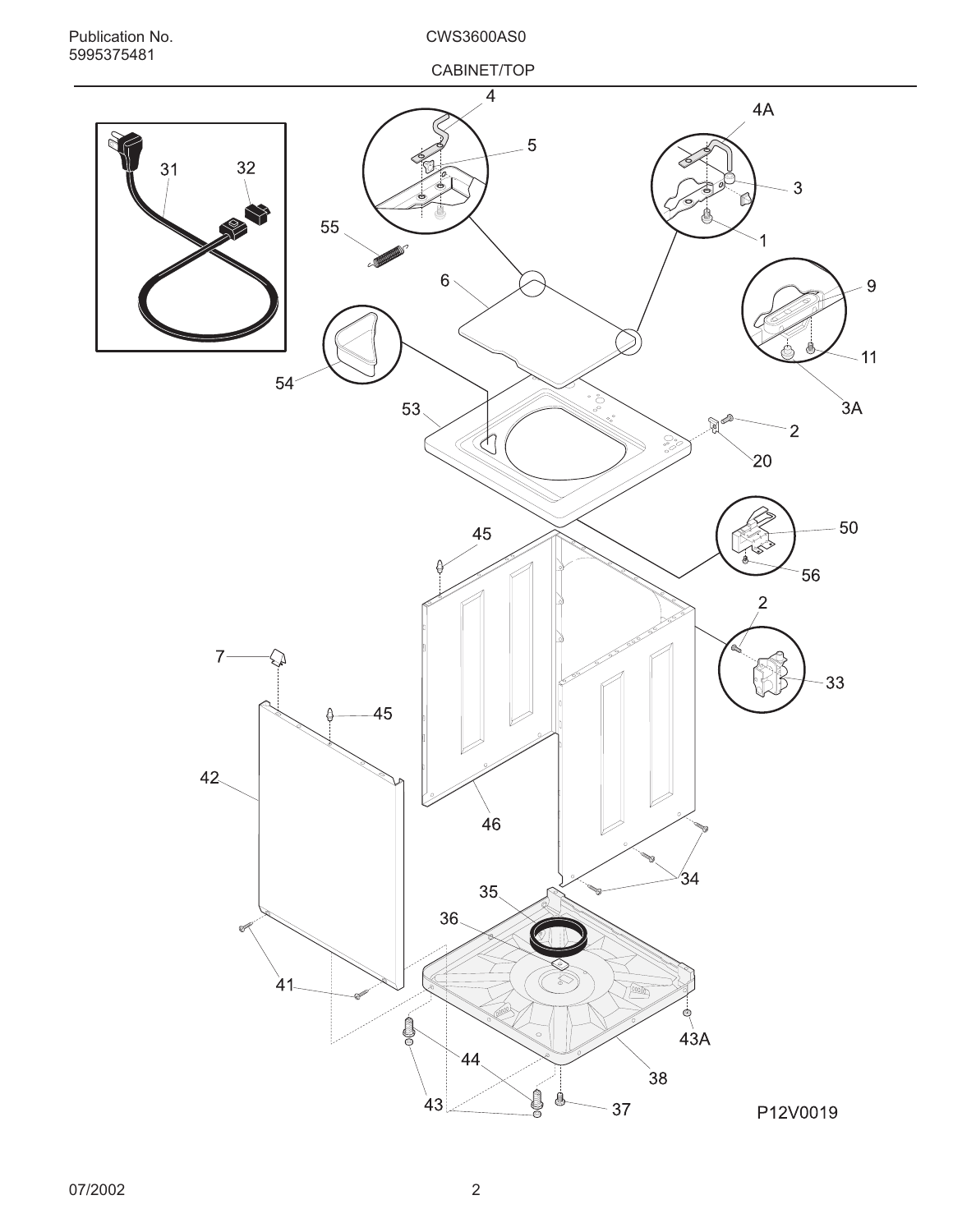| POS. NO       | <b>PART NO</b> | <b>DESCRIPTION</b>                              |
|---------------|----------------|-------------------------------------------------|
|               |                |                                                 |
| 1             | 131587500      | Screw-hinge, pph 45deg hdrpt,<br>6-32 x 0.3125  |
|               | 131168200      | Screw, 8-18 x 0.31                              |
| $\frac{2}{3}$ | 131433300      |                                                 |
| 3A            | 134075500      | Bumper-hinge                                    |
|               |                | Bumper-lid                                      |
| 4             | 131385910      | Hinge-bar L.H.                                  |
| 4A            | 131374220      | Hinge bar R.H.                                  |
| 5             | 5303208743     | Grommet-lid                                     |
| $\bar{6}$     | 131374401      | Lid, white, w/o inst                            |
| 7             | 3205821        | Clip-top panel to front panel                   |
| 9             | 131390000      | Strike-lid                                      |
| 11            | 3204368        | Screw-strike, pfh b, 6-20 x 375                 |
| 20            | 5303208751     | Hinge-rear cabinet                              |
| 31            | 134100800      | Cord-service                                    |
| 32            | 5303209428     | Bushing-cord                                    |
| 33#           | 131389300      | Valve-water                                     |
| 34            | 131205500      | Screw-body, 1/4-14 x 0.625                      |
| 35            | 5308002385     | Ring-snubber                                    |
| 36            | 3204380        | Block-shipping                                  |
| 37            | 131658900      | Screw-shipping                                  |
| 38            | 5303311213     | Base Assembly                                   |
| 41            | 131258400      | Screw-front pnl, comb th ab,                    |
|               |                | 10-16 x 0.500                                   |
| 42            | 131104303      | Panel-front, white                              |
| 43            | 131422100      | Pad-leveling leg                                |
| 43A           | 131422200      | Pad-level leg                                   |
| 44            | 5303309673     | Leg-leveling with pad                           |
| 45            | 131346400      | Pin-locating                                    |
| 46            | 134046600      | Asmy-cabinet 3 pc-white                         |
| 50#           | 134101800      | Lid lock w/external sw                          |
| 53            | 131452692      | Panel-top blch wht FS wshr                      |
| 54            | 5303208778     | Dispenser-bleach                                |
| 55            | 5303212876     | Spring-lid                                      |
| 56            | 131243700      | Screw, pan head, 8-18AB x 0.375,<br>cr/sq drive |
| $\star$       | 5303309503     | Clip-backsheet                                  |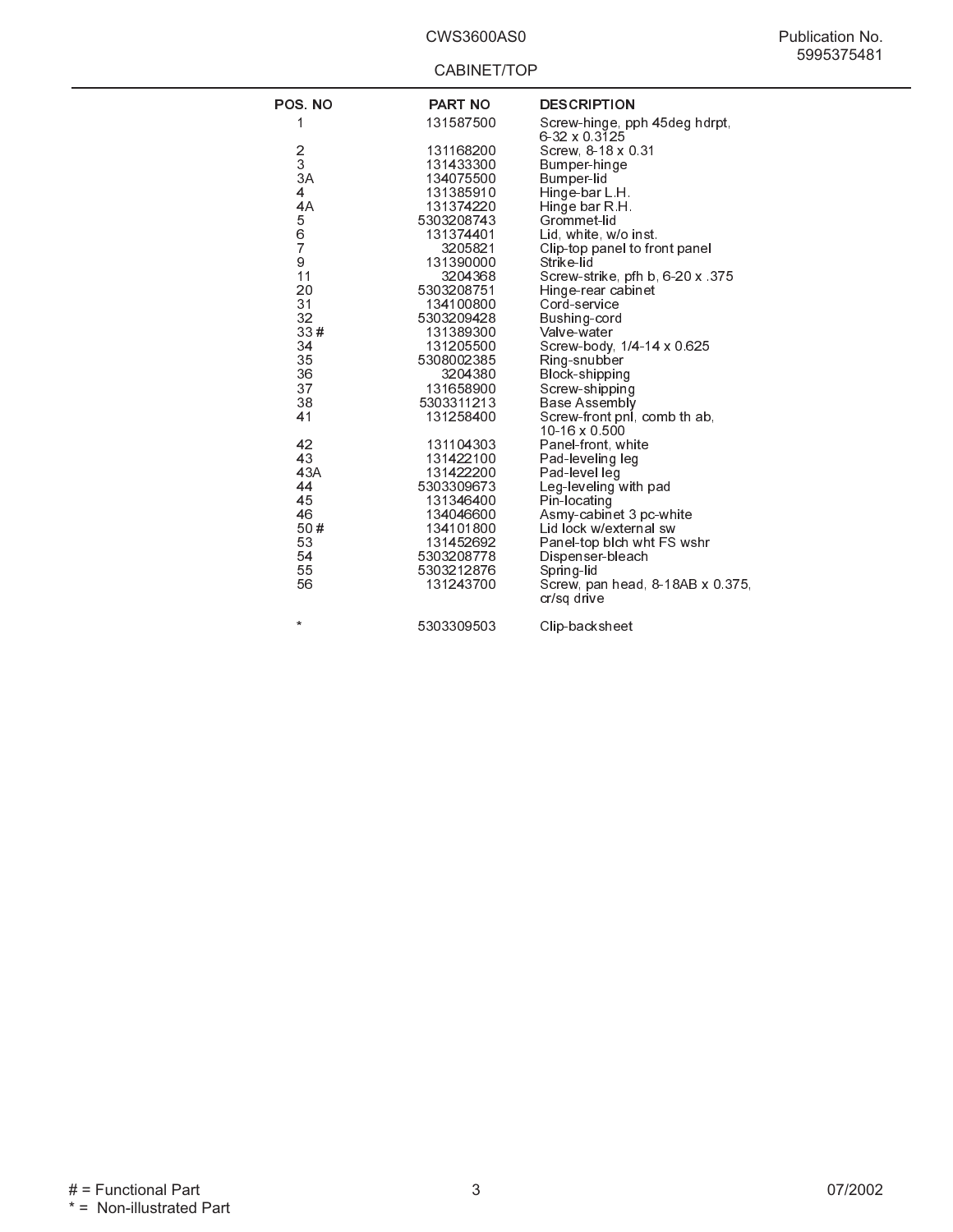![](_page_3_Figure_0.jpeg)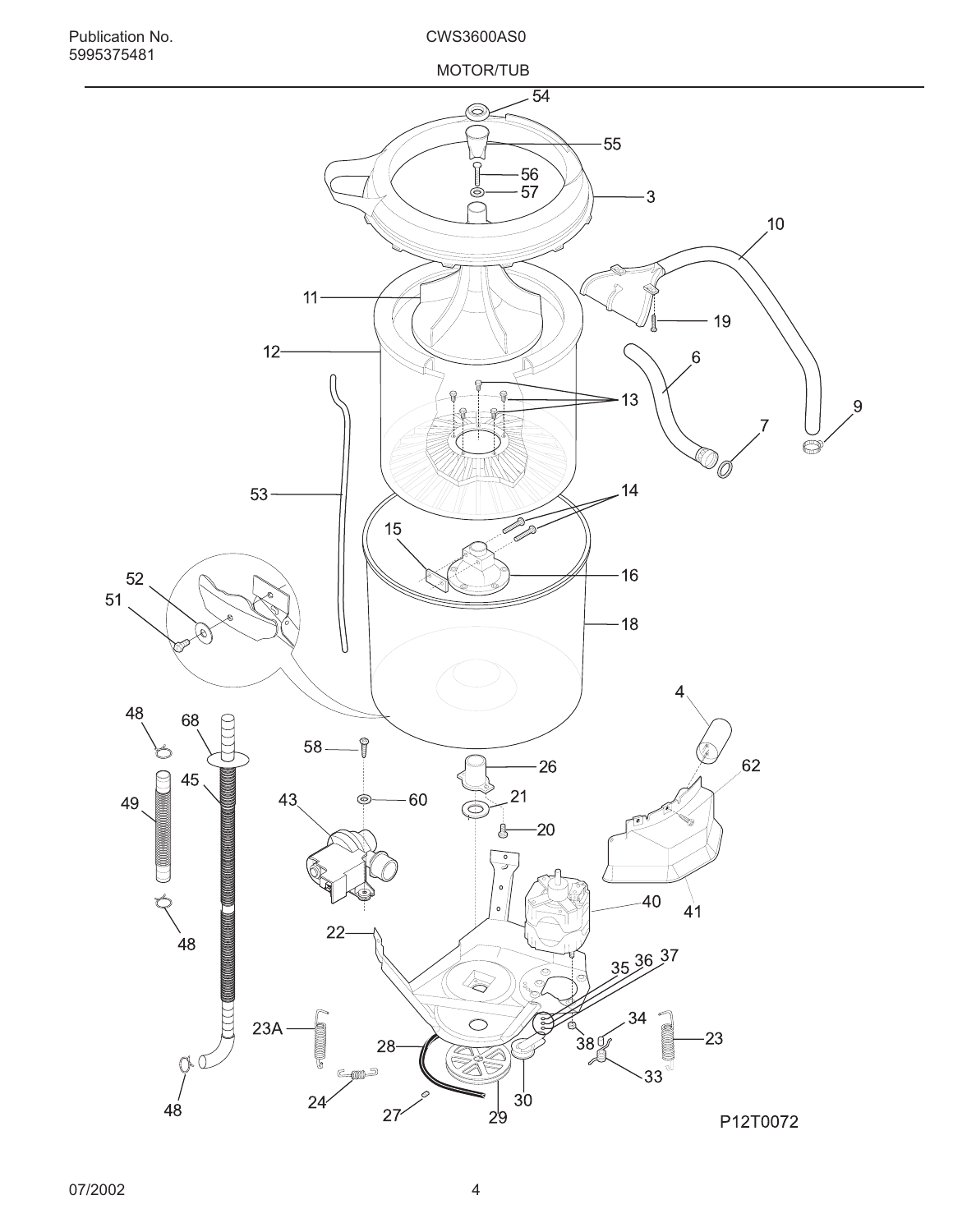## MOTOR/TUB

| <b>POS.NO</b>         | PART NO                  | <b>DESCRIPTION</b>                                                           |
|-----------------------|--------------------------|------------------------------------------------------------------------------|
| 3                     | 131551102                | Asmy-splash tub cover H+                                                     |
| 4#                    | 131212301                | Capacitor                                                                    |
| 6                     | 5303271009               | Hose-inlet                                                                   |
| 7                     | 5303161296               | Washer-inlet hose                                                            |
| 9                     | 5303304824               | Clamp                                                                        |
| 10<br>11              | 131726300<br>131427200   | Hose, nozzle & clamp<br>Agitator                                             |
| 12                    | 131221300                | Tub-spin                                                                     |
| 13                    | 5303283293               | Screw-trunnion, unc2a x 625, 312-18 (5)                                      |
| 14                    | 131192800                | Screw-lockplate, hx, 312-18 x 1 625                                          |
| 15                    | 5308001923               | Lock Plate                                                                   |
| 16                    | 131545101                | Trunnion                                                                     |
| 18                    | 131557201                | Tub-splash, w\air dome, brng                                                 |
| 19<br>20              | 131205300                | Screw, 10-16 x 75                                                            |
|                       | 3205150                  | Screw-tub bearing, pph b st/z,<br>8-12 x 0.750                               |
| 21                    | 5308002401               | Washer, spin bearing, upper                                                  |
| 22                    | 131373610                | Leg & Dome Assy                                                              |
| 23                    | 5303208858               | Spring-vertical, short                                                       |
| 23A                   | 5303208860               | Spring-vertical                                                              |
| 24                    | 131373900                | Spring-horizontal                                                            |
| 26                    | 3204405                  | Bearing outer tub                                                            |
| 27                    | 5303304825               | Screw-set, hhd cup pt, 5/16-18 x 85,<br>pulley, transm.                      |
| 28#                   | 134161100                | V-Belt Goodyear                                                              |
| 29                    | 131498301                | Pulley-transmission drive                                                    |
| 30#                   | 131862900                | Asmy-VAW idler arm                                                           |
| 33                    | 3204425                  | Spring-torsion                                                               |
| 34                    | 3204426                  | Sleeve-idler                                                                 |
| 35                    | 3161433                  | Ring-retaining                                                               |
| 36                    | 5303261031               | Washer-pivot shaft                                                           |
| 37<br>38              | 5303161306<br>5303318708 | Washer-spring<br>Nut-motor                                                   |
| 40#                   | 131902700                | Motor/pulley 3/4hp 2sp Emerson                                               |
| 41                    | 131513300                | Shield-motor                                                                 |
| 43#                   | 134051200                | Pump-drain-Askoll                                                            |
| 45                    | 134049200                | Hose-drain                                                                   |
| 48                    | 131306234                | Clamp-pump                                                                   |
| 49#<br>51             | 131494800                | Hose-pump to tub                                                             |
| 52                    | 131659000<br>131315800   | Screw-leg, hwh typ23, 5/16-18 x 875<br>Washer-leg, id x .040, 1.25 od x .335 |
| 53                    | 5300771996               | Tube-pressure                                                                |
| 54                    | 131266800                | Cap-dispenser                                                                |
| 55                    | 131206100                | Cup-dispenser                                                                |
| 56                    | 131468900                | Screw-agitator, hwh shidr, 5/16-18 x 1.250                                   |
| 57                    | 131339600                | Spacer-agitator                                                              |
| 58<br>60              | 131303100<br>131304300   | Screw, hwhd ab, 10-16 x 625<br>Washer 21 x 71 x 06                           |
| 62                    | 131258400                | Screw-front pnl, comb th ab,                                                 |
|                       |                          | 10-16 x 0 500                                                                |
| 68                    | 131707800                | Ring-drain hose                                                              |
| ÷                     | 131462500                | Clip-drain hose                                                              |
| $\star$               | 131506500                | Clip-drain hose                                                              |
| $^{\star}$            | 131663500                | Cushion                                                                      |
| $^{\star}$<br>$\star$ | 131901400                | Seal-splash tub cover                                                        |
|                       | 5303212877               | Insert-spring addition                                                       |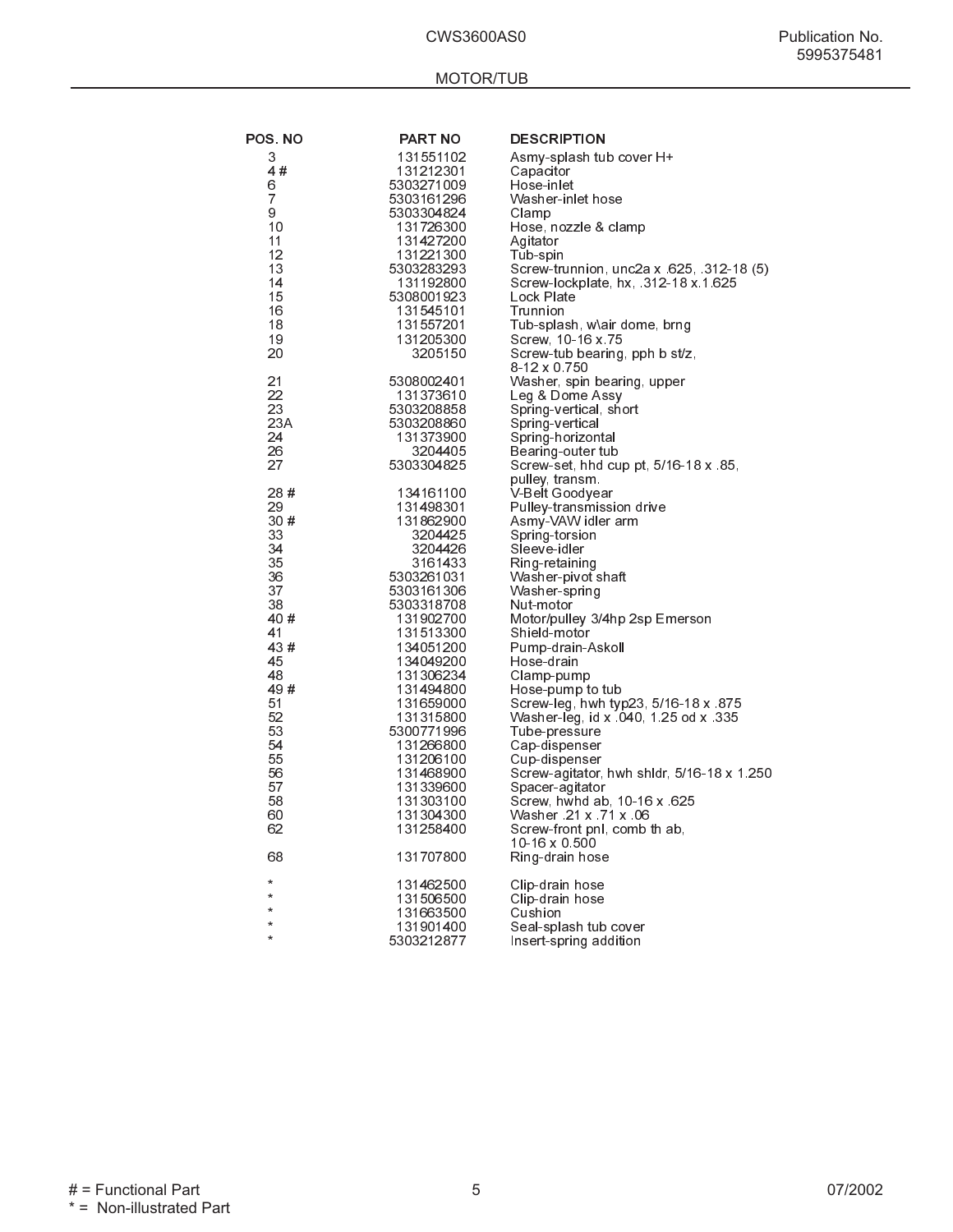Publication No. CWS3600AS0 5995375481

## **TRANSMISSION**

![](_page_5_Figure_3.jpeg)

![](_page_5_Figure_4.jpeg)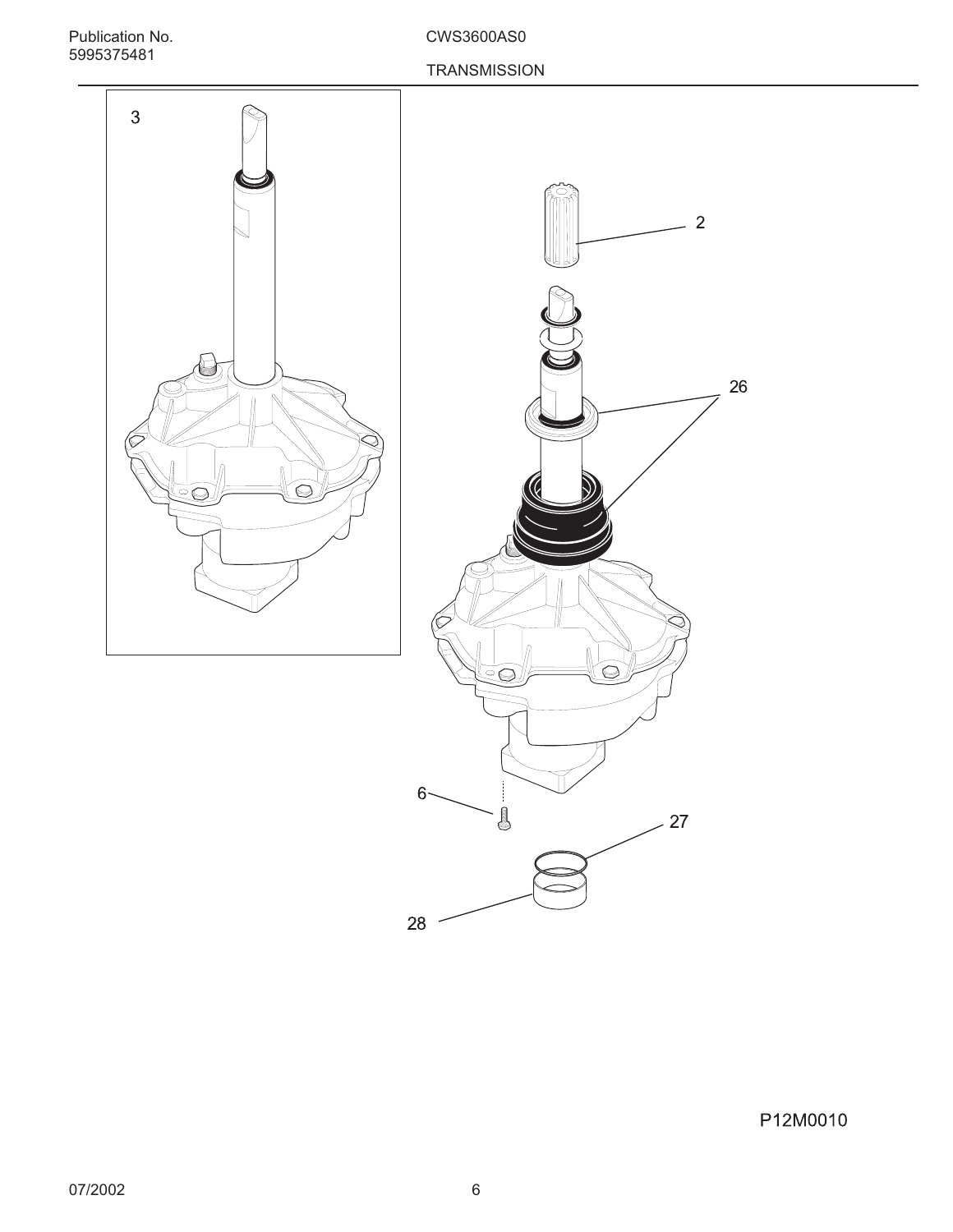| <b>POS.NO</b> | <b>PART NO</b> | <b>DESCRIPTION</b>          |
|---------------|----------------|-----------------------------|
|               | 131475100      | Hub-drive                   |
| 3#            | 131878411      | Transmission-complete       |
| 6             | 131346600      | Screw                       |
| 26            | 5303279394     | Seal-tub                    |
| 27            | 131784300      | Washer-trans-brg block-Koyo |
| 28            | 131784400      | Spacer-trans brg block-Koyo |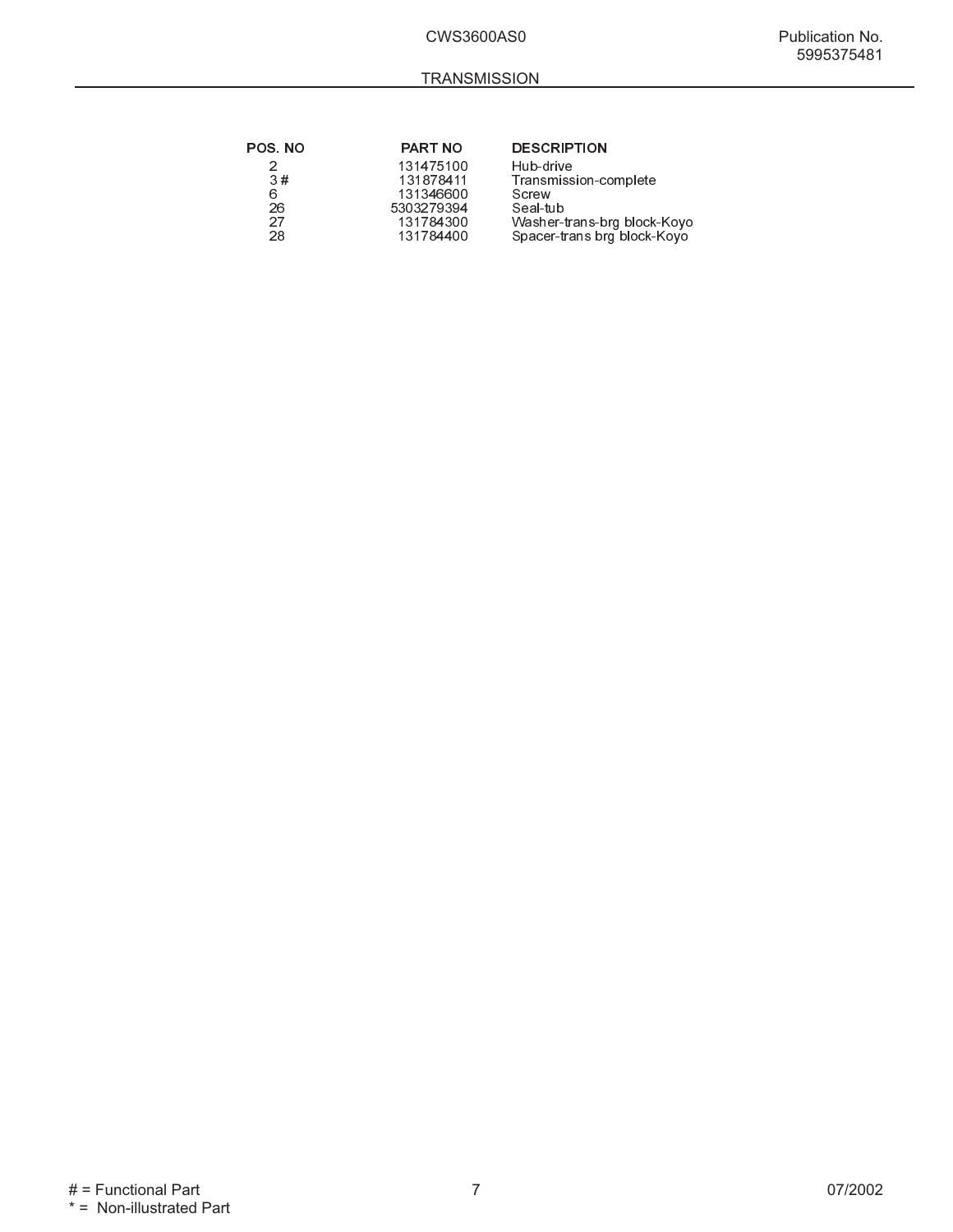![](_page_7_Figure_3.jpeg)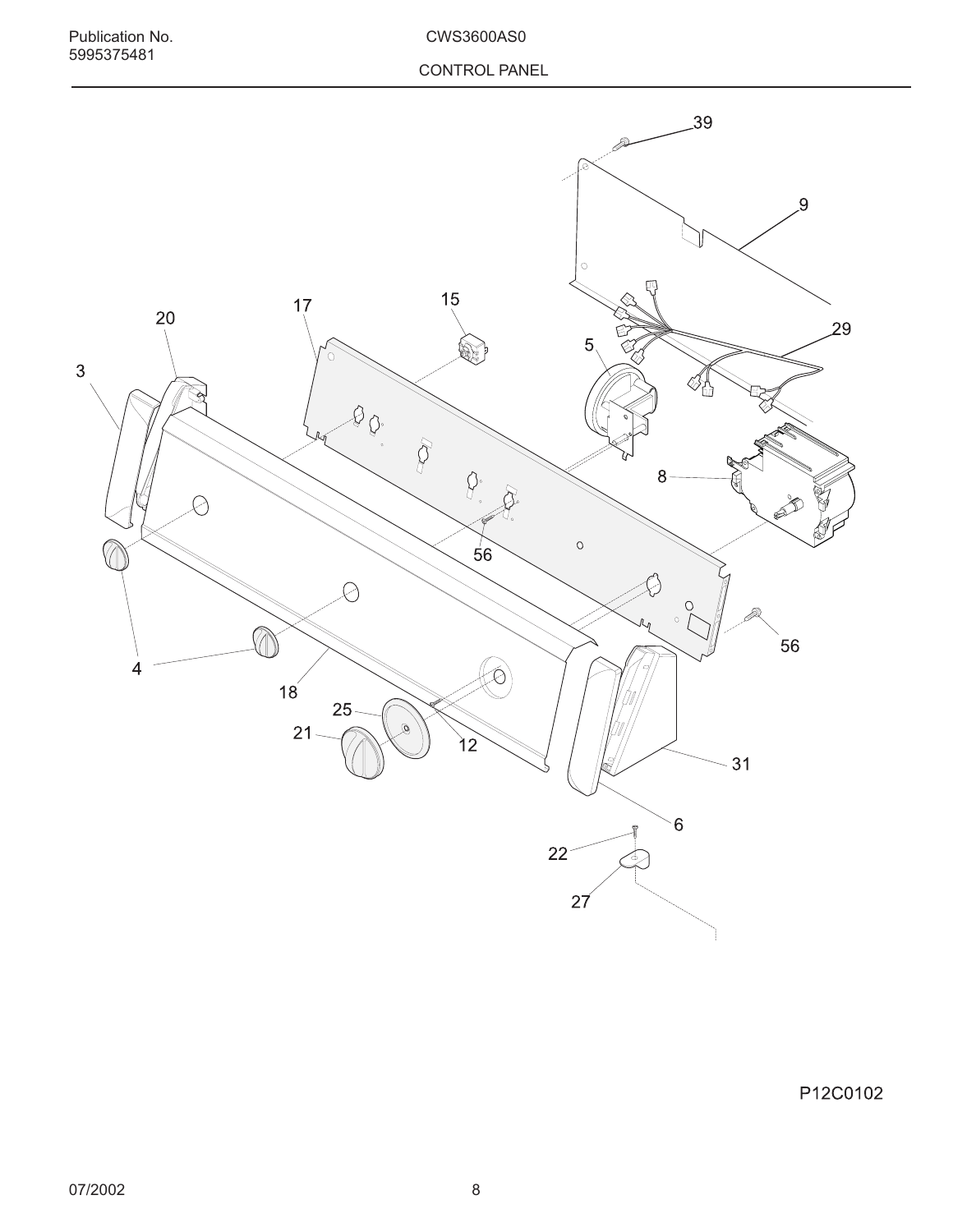| <b>POS. NO</b>                                                       | <b>PART NO</b>                                                                                                                              | <b>DESCRIPTION</b>                                                                                                                                                                                                                                                 |
|----------------------------------------------------------------------|---------------------------------------------------------------------------------------------------------------------------------------------|--------------------------------------------------------------------------------------------------------------------------------------------------------------------------------------------------------------------------------------------------------------------|
| 3<br>4<br>5<br>#<br>6<br>$\frac{8}{9}$<br>12<br>15<br>17<br>18<br>20 | 131122611<br>131141105<br>131396300<br>131122601<br>134063500<br>134088700<br>131168200<br>131047000<br>131580000<br>134154700<br>131122711 | Cover-end cap, white, LH<br>Knob-rotary, white/gray<br>Switch pressure<br>Cover-end cap, white, RH<br>Timer elec P Mallory Delta<br>Backsheet-F console<br>Screw, 8-18 x 0.31<br>Switch-temperature<br>Bracket-control<br>Trimplate FDA2PSSF<br>End Cap, white, LH |
| 21<br>22                                                             | 131592001<br>131266300                                                                                                                      | Knob-timer white<br>Screw-end cap, cr oval head,<br>8-18AB x 1.250, black                                                                                                                                                                                          |
| 25<br>27<br>29#<br>31<br>39                                          | 131592105<br>131197000<br>134127500<br>131122701<br>131205100                                                                               | Pntr-timer wht/drk gray RF2<br>Clip-control panel<br>Harness-F-J & P Emerson<br>End Cap, white, RH<br>Screw, #8 pan head, 10-10B x 0.50,<br>cr/sq drive                                                                                                            |
| 56                                                                   | 131243800                                                                                                                                   | Screw-brkt top, pan hd locking,<br>8-32CA x 0.375, cr/sq drive                                                                                                                                                                                                     |